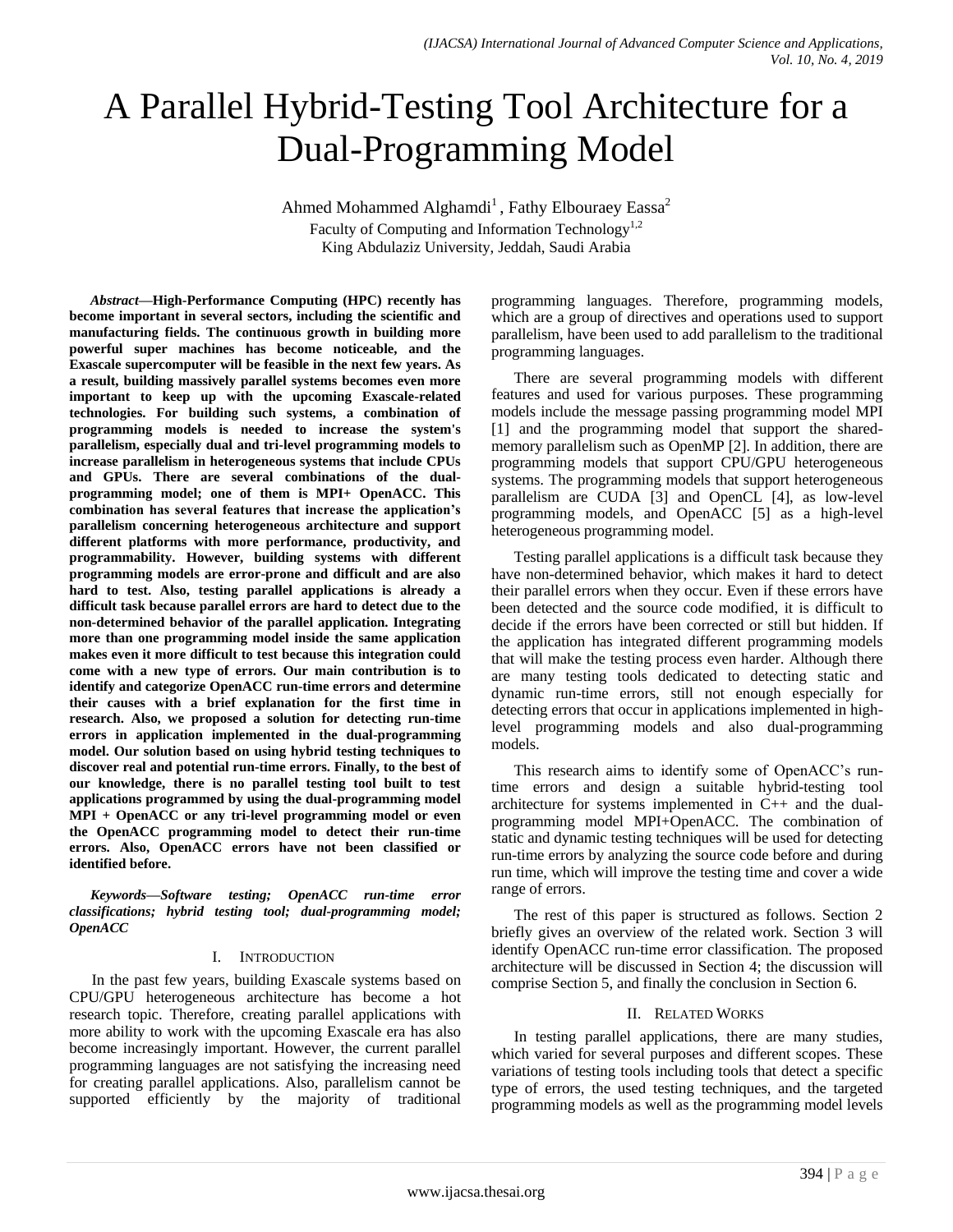single, dual, and try level. There are many researches have been done in detecting a specific type of errors such as data race and deadlock, using several testing techniques. There are many tools that used static and dynamic testing for detecting deadlock such as UNDEAD [15]. Other tools are designed to detect race condition like the tool introduced in [14]. Finally, in [9] there are some detection techniques, which proposed for detecting livelock.

Several testing tools have been dedicated to testing the programming models by using different approaches. Some of them focusing in testing single programming models such as testing tools for MPI [16], [17], OpenMP [18], [19], CUDA [20] and OpenCL [21], but other studies tested the dualprogramming models including MPI + OpenMP [11], [22]. Another approach is to focus on the testing techniques such as dynamic testing in [9], [10], static testing in [6]–[8], and the hybrid-testing techniques in [11]–[14].

There are many debuggers used for HPC applications include both open-source and commercial versions. ALLINEA DDT [23], is a commercial debugger that supports C++, MPI, and OpenMP designed to work on Petascale. Another commercial debugger is TotalView [24], which supports MPI, OpenMP and CUDA. These debuggers do not help in testing or detecting run-time errors but used to find the causes of these errors. Also, the thread, process, and kernel are needed to be selected for investigation. In terms of open-source testing tools, there are many tools to detect race condition in OpenMP including ARCHER [25], which used hybrid techniques to identify OpenMP data race. Finally, AutomaDeD [26], MEMCHEKER [16] and MUST [27] are used for detecting errors in MPI.

In terms of OpenACC testing, there is a shortage of testing OpenACC for detecting run-time errors. However, there are some studies that related to evaluating different compilers by creating test cases for OpenACC 2.0 as shown in [28]. Another study has been published in [29], also for evaluating CAPS, PGI, and CRAY compilers. Finally, OpenACC 2.5 was evaluated in [30] for validating and verifying the new feature of OpenACC compilers' implementation

Despite efforts made to create and propose software testing tools for parallel application, there is still a lot to be done primarily for GPU-related programming models and for dualand tri-level programming models for heterogeneous systems. Heterogeneous systems can be hybrid CPUs/GPUs architectures or different architectures of GPUs. We noted that OpenACC has several advantages and benefits and has been used widely in the past few years, but it has not targeted any testing tools covered in our study. Finally, to the best of our knowledge, there is no parallel testing tool built to test applications programmed by using the dual-programming model MPI + OpenACC or any tri-level programming model.

# III. CLASSIFICATION OF OPENACC RUN-TIME ERRORS

Many studies have been done in detecting and identifying MPI run-time errors, so we will not cover them in our paper. However, OpenACC errors have not been previously investigated, identified, or classified. Therefore, we investigate and analyze OpenACC documents and specifications as well as conducting several experiments to identify and classify runtime errors that cannot be detected by the compilers.

Similar to any programming model that supports parallelism, OpenACC has several run-time errors as a result of their parallel nature. Compilers cannot detect these errors, which occur after compilation and cause several issues without developers' awareness. Usually, run-time errors have similar names but with different behavior and causes. For instance, the race condition in any application implemented by using one type of programming model has different causes and behaves differently from race condition in other applications implemented by another programming model. Also, run-time errors in applications implemented by the dual-programming model are different based on the combination between the hybrid programming models, and some errors occur specifically in a specific programming model.

OpenACC directives can be divided into data management directives and compute directives [31]. Compute directives are responsible for determining the blocks of the source code that can distribute the work to multiple threads in the GPU. Data management directives are responsible for avoiding unnecessary data movement between CPU and GPU. We use only compute directives that lead to moving data from and to the GPU each time we use these directives. The data directives determine data lifetime in the GPU, and in this time the GPU essentially owns the data. The data region in OpenACC is divided into a structured data region and unstructured data region [32]. The structured data region must have an explicit start and end points within a single function, and memory exists within the data region. On the other hand, the unstructured data region can have more than one start and end points and can branch across multiple functions, and memory exists until explicitly deallocated.

In the latest version of OpenACC 2.7 document [33], there is an error that appears several times through this document, which will cause run-time errors if not solved. This error is related to the presence of the variable in the GPU when needed to be used, for several OpenACC directives. Basically, it can happen when the variable is deleted from the GPU by a thread while it is needed by another thread. Furthermore, if any variable is not allocated in the GPU when it is needed, a message that indicates that there is a run-time error occurs in different parts of the source code without considering or explaining the cause or the error type. In addition, discovering these types of errors are difficult, even more complicated discovering them in applications developed by dualprogramming model. As a result, we detect, identify and classify some of the OpenACC run-time errors into several categories determined by the way that OpenACC directives interact and behave. This classification includes the common run-time errors that occur because of the nature of parallel systems using the OpenACC programming model. Also, we include other errors related to OpenACC programming model and also classify them into the first two categories. In the following, we show our classifications.

# *A. Device-Based Data Transmission Errors*

In this classification, run-time errors could happen as a result of mishandling of data using OpenACC directives and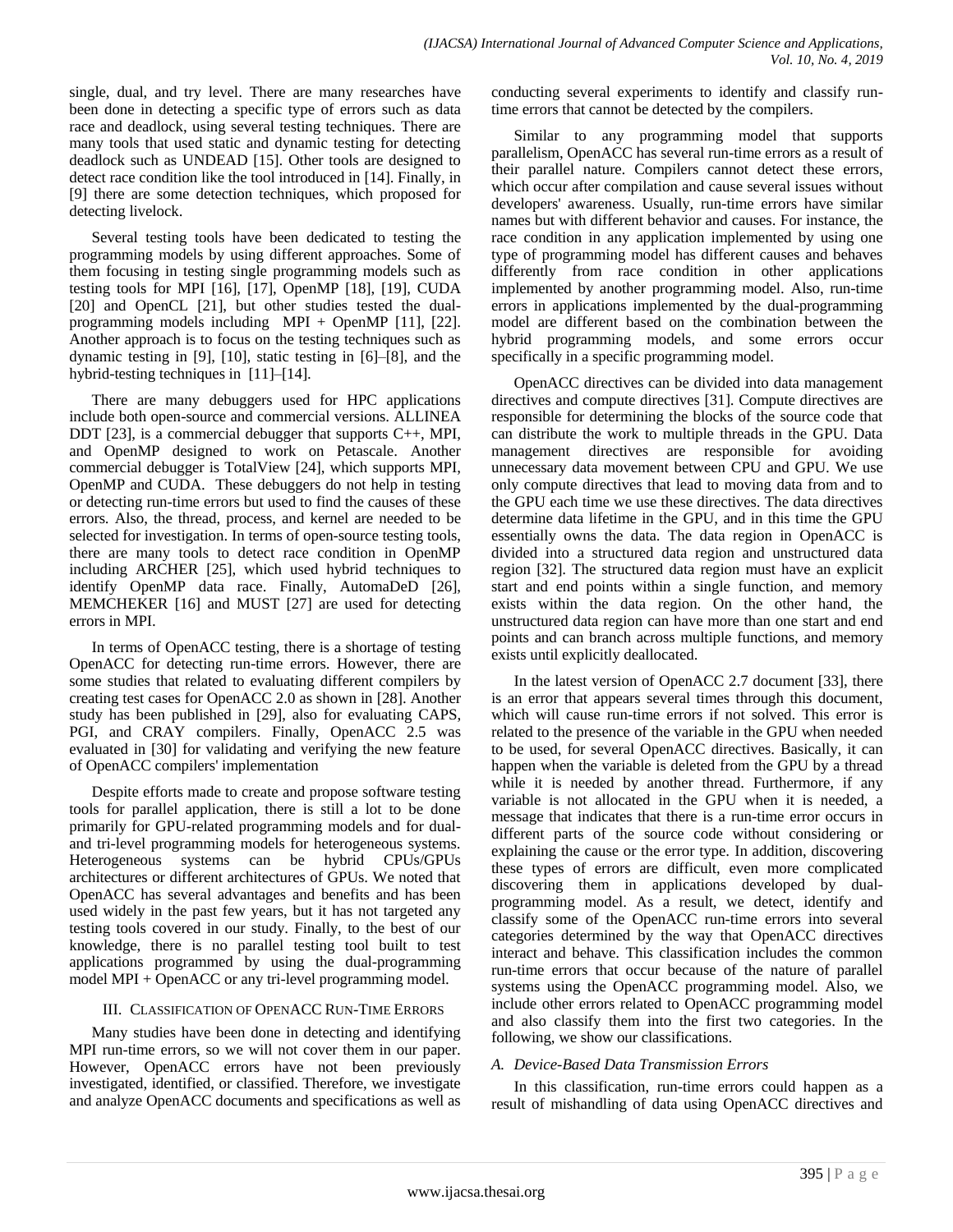data clauses. Developers easily make these errors if they do not pay attention to the usage of OpenACC clauses, which leads to wrong results or non-deterministic behavior. These errors happen when developers mistakenly use the following data clauses in structured or unstructured data clauses. The data clauses include copy, copyin, copyout, create, delete, and present. Several cases can be included in this classification.

*1)* Errors that lead to run-time error messages can occur in unstructured or structured data regions. These errors will issue a run-time error message that indicates an invalid value. In the unstructured data region, there is a variable in a copyout clause in the exit data region without having the same variable in the enter data region, which the compiler cannot detect. In this case, there are several scenarios to demonstrate this error; one of them is the following code in Fig. 1. We noticed that the variable in the copyout clause is the array "a", but the error will happen because the variable "a" is deleted before the copyout clause, so there is nothing to copy back from GPU to the CPU, as in Fig. 1b. Also, in Fig. 1a, the copyin variable is the array "b", but a different array "a" in the copyout clause, which causes the same run-time error. Finally, if the developers forget to write "acc" in the enter or exit data or forget to enter the data directive, this error will occur, and the compiler will not detect it.

In the structured data region, when the developer used the copy, copyout, create, and present clauses and the variable is not present in the current GPU, the run-time error message will be issued. This error cannot be detected by a compiler and will happen only after compilation at run-time.

*2)* The other class is errors that could lead to wrong results without the developer's awareness as well as that of the compiler, who therefore cannot detect them. There are several scenarios that could lead to these errors, including the structured and unstructured data regions. In the unstructured data region, if the developer uses a create clause instead of a copyin clause when a copy of the variable needs to be copied from the CPU to the GPU, this leads the program to yield wrong results, as is shown in Fig. 2a. Also, the variable is deleted at the exit region when this variable needs to be copied back to the CPU, as shown in Fig. 2b. Finally, this error can also happen when forgetting to write "acc" at the exit data region or not using the exit data region directive.

In the structured data region, some cases can cause wrong results when using a data clause, including using copyin instead of copy when developers want to copy data to the GPU and do some operations and copy back the results to the CPU. This will cause wrong results that cannot be detected by the compiler. This can also happen if a developer forgets to add "acc" to the data region directive.

## *B. Memory Errors*

These errors also can cause wrong results or run-time errors, like the previous classification, but can also affect the GPU memory by keeping variables and matrixes in the GPU memory without using them. The main idea of this error classification is that it is based on sending variables to the GPU without getting back any variables, or keeping some of them without using or deleting them. Also, this can occur when creating variables in the GPU without deleting or copyout them at the exit of the region. This can cause several issues, including affecting the GPU performance by consuming the GPU memory unnecessarily and can cause further errors in the case of using the same memory location with another variable in another part of the code. This type of error happens in the unstructured data region because the developer must determine the enter data and exit data by himself, while in the structured data region the developer only determines the data clause to use, and the compiler will deal with the internal operations needed at the enter and exit data.

```
#pragma acc enter data create (a[0:n])
    #pragma acc kernels loop
    for(int i = 0; i < n; i++)a[i] = (double) i + a[i];<sup>1</sup>
#pragma acc exit data copyout (a[o:n])
    (a) Using Create Clause Instead of Copyin Clause.
  #pragma acc enter data copyin(a[0:n])
    #pragma acc kernels loop
    for (int i = 0; i < n; i+1)
    \overline{f}a[i] = (double) i + a[i];<sup>1</sup>
  #pragma acc exit data delete (a[0:n])
```
(b) Deleted the Array without Copyout.

Fig. 1. Unstructured Data Region has Errors Leading to Wrong Results.

```
#pragma acc enter data copyin (b[0:n])
  #pragma acc kernels loop
  for (int i = 0; i < n; i++) {
     a[i] = (double) i + a[i];#pragma acc exit data copyout (a[0:n])
      (a) Different Copyin and Copyout Arrays.
#pragma acc enter data copyin(a[0:n])
#pragma acc exit data delete(a[0:n])
  #pragma acc kernels loop
  for (int i = 0; i < n; i++)
  \mathbf{f}a[i] = (double) i + a[i];\mathbf{F}#pragma acc exit data copyout (a[0:n])
```
#### (b) Deleted the Array before the Copyout.

Fig. 2. Unstructured Data Region has Errors Leading to a Run-Time Error Message.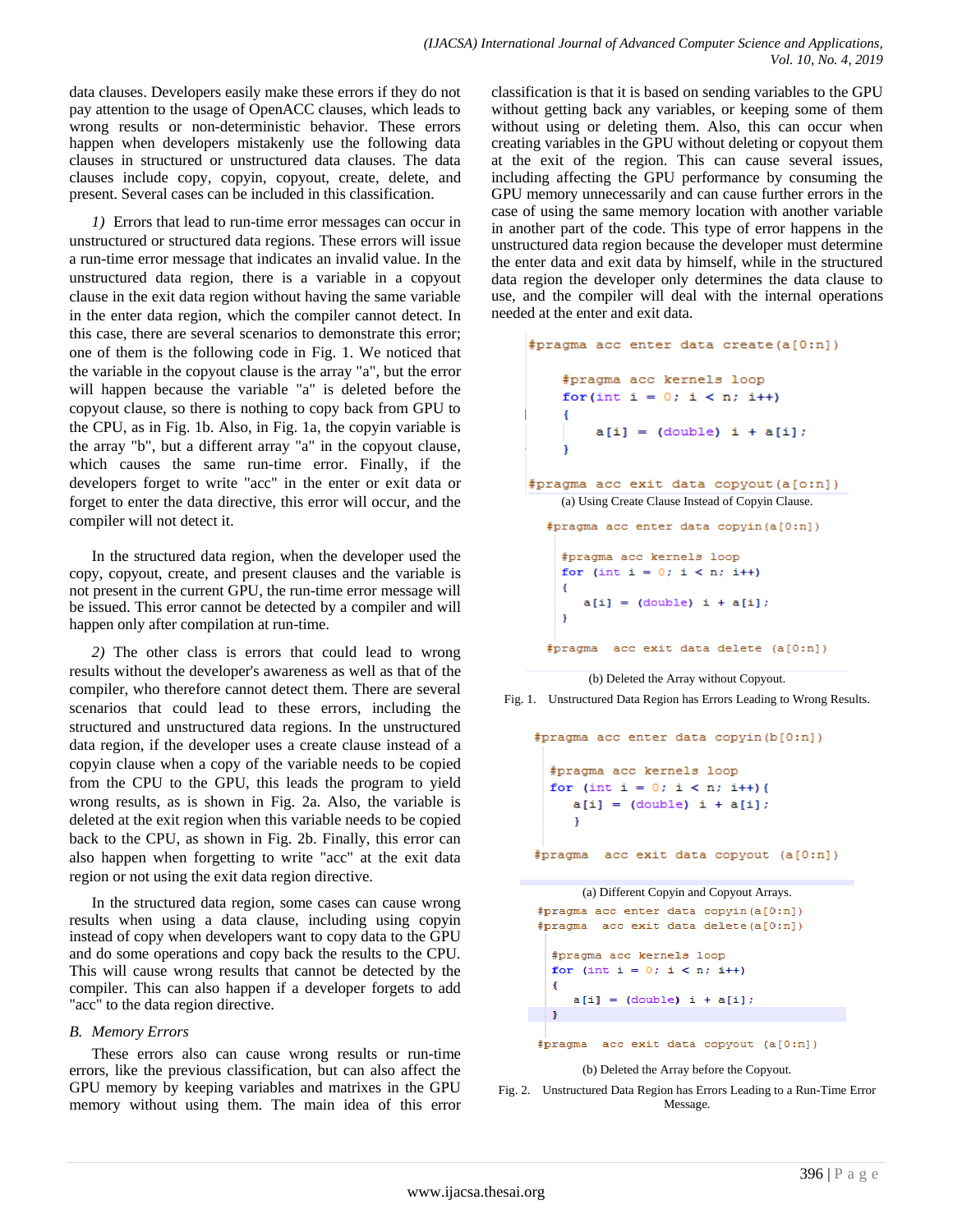## *C. Race Condition*

OpenACC race condition has different causes and behaves slightly different from other programming models, because of the nature of OpenACC and how it works in the heterogeneous architecture. Race condition can occur because of multiple threads will execute several processes concurrently and the thread execution sequence makes a difference in the parallel execution results. In addition, by using OpenACC, developers cannot guarantee the threads' execution order [32]. Because of the developers' responsibility to make sure there is no data dependency, OpenACC is more likely to have race conditions, which can happen as a result of several causes and situations, including:

*1)* The synchronization between host and device or vice versa to keep the data coherence between them. The programmer should be careful when dealing with updating data between host and device and should know when and how to do this updating because sometimes this can cause a race condition. The following example in Fig. 3 shows data race occurring because multiple threads may be updating the same element in the "hist" array, which will cause a race condition. Also, these parallel regions are in the same data region.

*2) Paralyzing for loops:* We paralyze for the loop so the code in the body of the loop can run in parallel using concurrent hardware execution thread. The iteration variable appears to be incremented sequentially, but threads are actually using different values of iteration variable in this, for the loop variable may be running in parallel at the same time. OpenACC makes no guarantee about the execution order of the threads. Moreover, it is possible that the last iteration of the loop may be completed before the zero loop iteration. This will lead to a potential race condition when the order of execution is important and affects the operations executed in the loop body, or when there is a dependency between some variables in the loop block that need to be updated before completing the next statements.

*3)* Shared data read and write: This situation involves creating a shared array or any dataset in a global kernel, and trying to read, write, and update from different threads concurrently—for example, writing a value by a thread in a location and reading the same location by another thread. This may cause a potential race condition.

*4)* Asynchronous Directive: OpenACC supports the asynchronous and wait directives. Programmers are responsible for ensuring their applications synchronization when they use asynchronous and wait directives to avoid a race condition between the host and device. In OpenACC, there is a hidden barrier at the end of each compute region, and the CPU thread execution will not proceed until all GPU threads have arrived at the end of the OpenACC compute region [33]. By default, all OpenACC directives are synchronous, which means that the CPU thread sent the required data and instructions to the GPU; after that, the CPU thread will wait for the GPU to complete its work before continuing execution [31].

#pragma acc data copyout (hist[0:B]) copyin(data[0:count])

```
#pragma acc parallel loop
    for (int i = 0: i < B: i++)hist[i] = 0;#pragma acc parallel loop
    for(int i = 0; i < count; i++)
    \left\{ \right.#pragma acc update
            hist[data[i]]++;
```
x

Fig. 3. Race Condition because of Synchronization between Host and Device.

Using asynchronous and wait directives allows the CPU to continue working while the GPU works at the same time, which allows the pipelining execution of the system and enhances performance. However, when developers use these directives without considering their system requirements and miss using them, this can lead to a race condition. The following code in Fig. 4 shows the code that has a race condition because of the misuse of the asynchronous directive. The array "A" will go to asynchronous queue number 1, and "B" will go to queue number 2, and the CPU will continue working without waiting for the previous two queues to be completed and without considering that these arrays are needed before computing array "C". Therefore, array "C" will have a race condition that leads to wrong results.

*5) Reduction clause:* The reduction clause variable copies are generated for each loop iteration, similar to the private clause, reducing all of these private copies into one final result that will be returned from the GPU to the CPU [33]. In OpenACC, a reduction clause can specify the operator on the scalar variables, including summation, multiplication, and maximum and minimum operators. Some compilers will detect reduction on the reduction variable and implicitly insert the reduction clause, but for others, the programmer should always indicate reductions in the code.

Although some data dependency can be avoided by using a reduction clause, misusing the reduction clause in some cases will lead to OpenACC race condition. When there is no reduction clause that will lead also to race condition. Because reduction clause combines the result of each copy of the reduction variable with the original variable at the end of the OpenACC compute region, the variable should be initialized to some value based on the used operator before using the reduction clause. Otherwise, undefined behavior will result.

*6) Independent clause:* When developers use the independent clause, that tells the compiler that this loop is data-independent, which can cause problems if there is a dependency. It is the developers' responsibility to ensure not using independent clause if there is a data dependency because it allows programmers to tell the compiler that the loop iterations are data-independent These independent loop clauses can be used to tell the compiler that all loop iterations are independent, which means that there is no dependency or relation between any two loop iterations.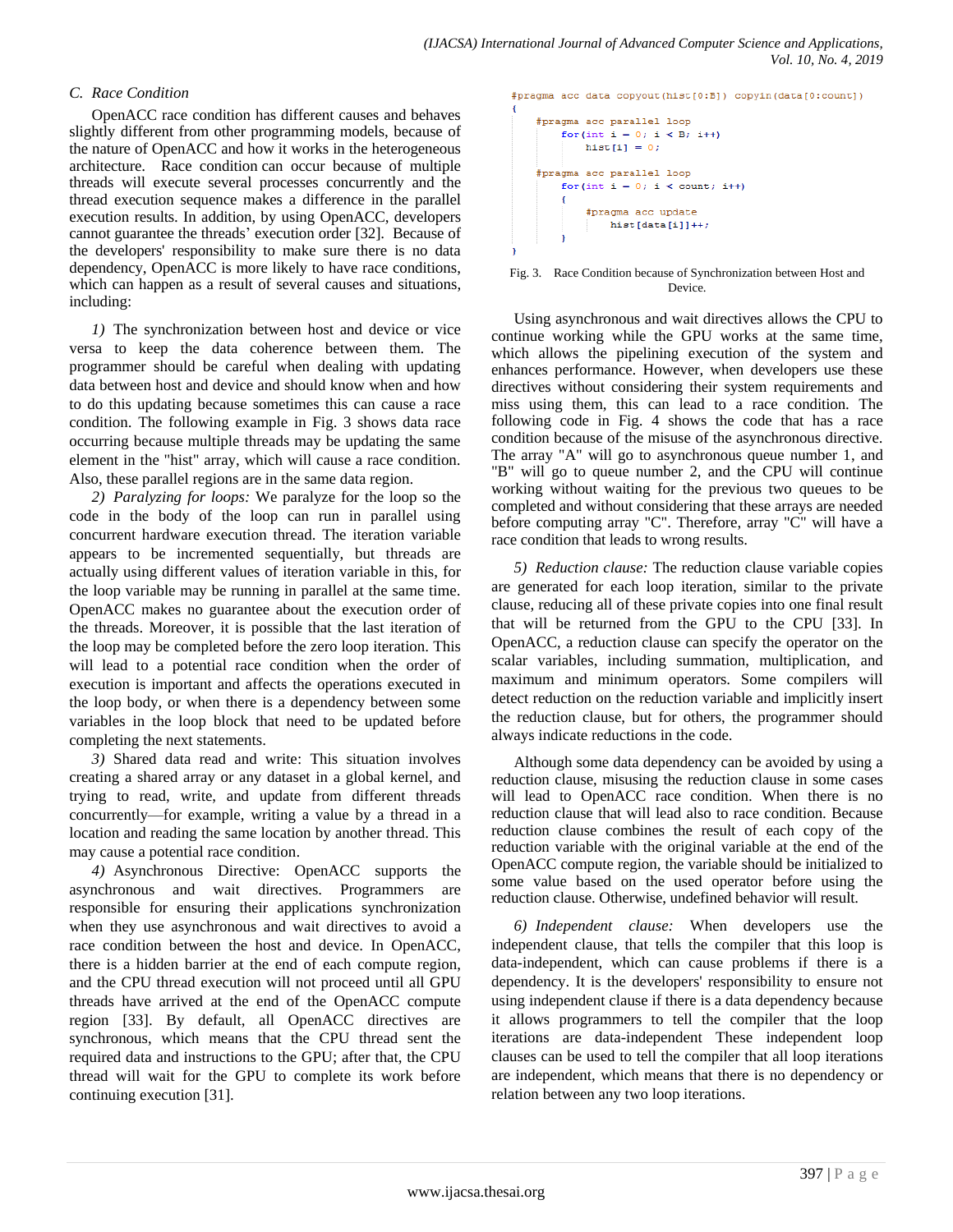## *D. Deadlock*

In OpenACC, one cause of deadlock in the CPU is having livelock in the GPU. This happens because of the nature of the implicit barrier at the end of each compute region. That means the GPU will be busy with the livelock while the CPU is waiting for the GPU to finish its operation. In the usage of the asynchronous directive, the GPU livelock also causes CPU deadlock, but by different behavior in terms of the usage of the wait directive; this will cause the CPU to have deadlock in that statement. In this case, the deadlock behaviors are based on the asynchronous and wait directive interactions. The following Fig. 5 shows deadlock situations that occur in the OpenACC application.

```
#pragma acc data copy(A[:N], B[:N], C[:N])
    #pragma acc parallel loop copy(A[:N])
        for(int i = 0; i < N; i++)
        ¥.
            A[i] = i;\mathbf{r}#pragma acc parallel loop copy (B[:N])
        for(int i = 0; i < N; i++)
        ¥.
                B[i] = i;if ( i = 3 )
                 ŧ
                     while (i == 3)Ł
                         B[i] = 3;#pragma acc parallel loop
        for (int i = 0; i < N; i++)
        Ŧ
            C[i] = A[i] + B[i];þ,
```
#### (a) Implicit Barrier Deadlock.

#pragma acc data copy(A[:N], B[:N], C[:N])

```
#pragma acc parallel loop copy (A[:N])
        for(int i = 0; i < N; i++)
        ¥.
            A[i] = i;¥
    #pragma acc parallel loop copy(B[:N]) async
        for(int i = 0; i < N; i++)
                B[i] = i;if ( i == 3 )
                €
                    while (i == 3)Ŧ
                        B[i] = 3;#pragma acc parallel loop
        for (int i = 0; i < N; i++)
            C[i] = A[i] + B[i];#pragma acc wait
```

```
(b) Wait Directive Deadlock.
```


```
#pragma acc parallel loop copy (A[:N]) async (1)
     for(int i = 0; i < N; i+1)
     \overline{4}A[i] = i:
for(int j = 0; j < N; j++)\left\{ \right.\texttt{count} \ll \texttt{ " } \mathbb{A} [\texttt{ " } \ll \texttt{j} \ll \texttt{ " }] \texttt{ = " } \ll \mathbb{A}[\texttt{j}] \ll \texttt{endl} ;Cout << "********************************" << endl :
#pragma acc parallel loop copy (B[:N]) async (2)
     for(int i = 0; i < N; i+1)
     \left\{ \right.B[i] = ifor(int i = 0; i < N; i++)\left\{ \right.cout << " B[" \ll j \ll"] = " \ll B[j] \ll end;\mathbf{1}.<br>cout << "********************************" << endl;
#pragma acc parallel loop copy(C[:N])
     for (int i = 0; i < N; i++)\left\{ \right.C[i] = A[i] + B[i];for(int j = 0; j < N; j++)\left\{ \right.\texttt{count} \ll \texttt{``C["} \ll j \ll \texttt{''} \texttt{= "} \ll C[j] \ll \texttt{endl};
```


#### IV. PROPOSED ARCHITECTURE

We propose a parallel hybrid-testing tool for applications implemented in the dual-programming model (MPI + OpenACC) and C++ programming language, as shown in Fig. 6. Our design has the ability to detect real and potential runtime errors, with providing the necessary information for programmers to help them fix these errors. Our design has integrated static and dynamic testing techniques for covering a range of errors.



Fig. 6. The Architecture of Parallel Hybrid Testing Tool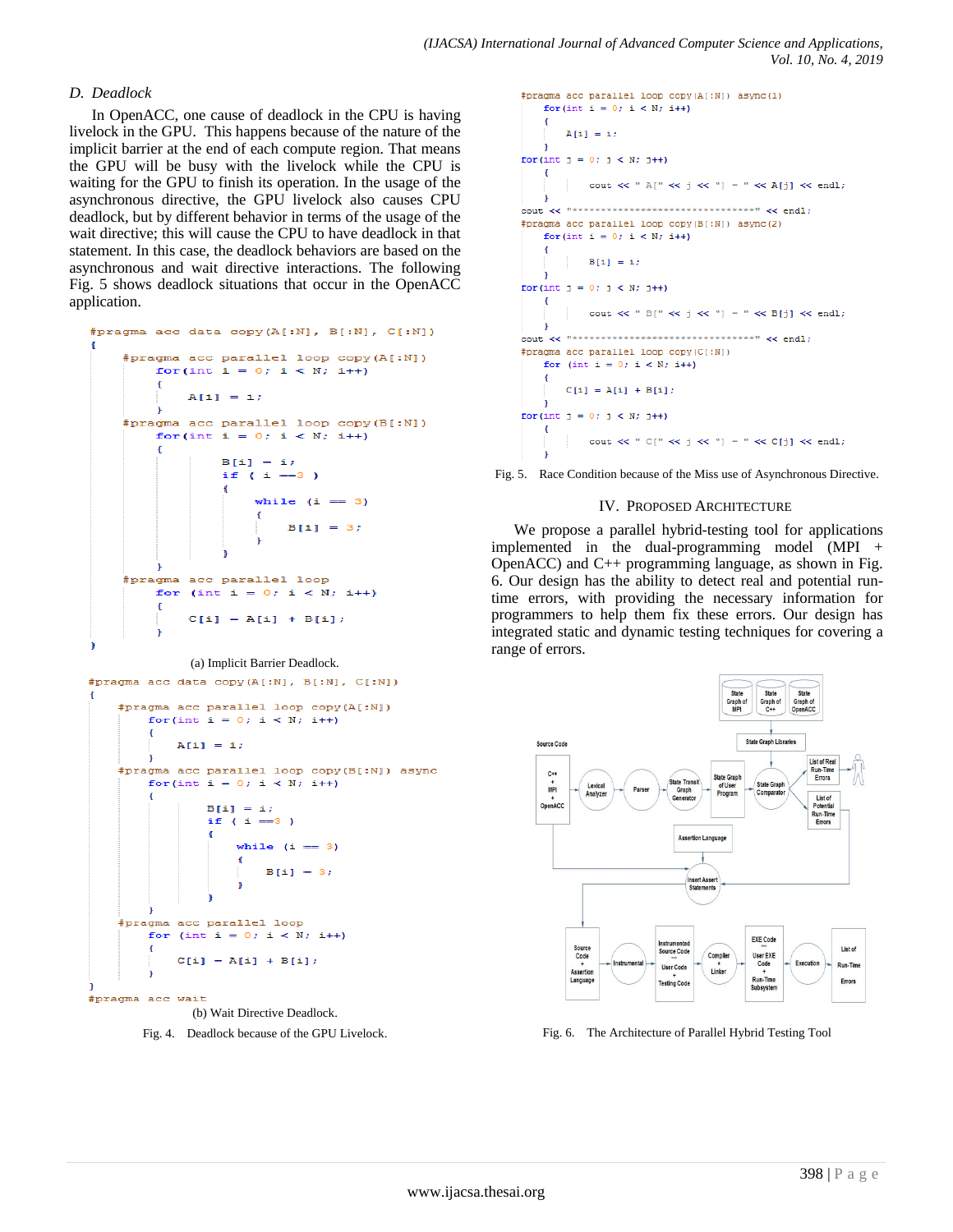The targeted source code will be analyzed in the static phase for discovering both potential and real run-time errors as well as marking the source code for further examination in our dynamic phase of the testing tool. The real errors which will defiantly occur during run time will be sent to the programmers with related information for their action to fix these errors before execution the source code. As a result, static detection helps in enhancing the testing performance by reducing the testing time.

The static part of our architecture includes the following parts:

- Lexical Analyzer; Take the source code as an input and convert it into a table of tokens.
- Parser: Analyze the source code checking for correct syntax in the process and confirming the formal grammar rules.
- State Transit Graph Generator: Generate a state graph for the given source code and represent it in a suitable structure.
- State Graph Comparator: Compare the generated graph with programming language and model graphs.

Any differences in the comparing process will be resulted in a list of run-time errors.

In the dynamic part of our design, the source code and the inserted statements will be taken as an input and pass them to be instrumented. The instrumenter will provide instrumented code that includes both user and testing codes written in C++. The instrumentation has two ways to do include.

*1)* Add the inserted testing codes to the original source code.

*2)* Call API functions to test the targeted part of the source code.

The first method generates larger source code size because it includes both user and testing codes. While the second has a smaller size because only the calling statements will be added to the user source code, and the function will test the user code. Also, when we have similar user code to be tested that will lead to repetitive testing code, in the first method, through the instrumented code which makes it even bigger. However, in the second method, we only write the testing code once and call it multiple times without affecting the instrumented source code size.

# V. DISCUSSION

Despite efforts made to detect run-time errors in the parallel application, there is still a lot to be done primarily for GPUrelated programming models and for dual- and tri-level programming models for heterogeneous systems. Heterogeneous systems can be hybrid CPUs/GPUs architectures or different architectures of GPUs. We noticed that OpenACC has several advantages and benefits and has been used widely in the past few years by non-computer science specialists, but it has not targeted any testing tools covered in our study. Also, OpenACC has been used in the top five high-performance computing applications, and the top supercomputer in the World Summit also use OpenACC in five out of 13 applications [34]. As a result, the increase used of OpenACC will come with more errors that possibly occur and need to be discovered.

Furthermore, OpenACC errors have not been identified or classified, which makes it more difficult for us to build our tool. We studied OpenACC and conduct several experiments and build different scenarios to understand the run-time errors behavior in OpenACC as well as their effect when interacting with MPI. Based on these errors we proposed our design and determined the techniques to be used for testing the targeted applications.

In terms of our tool, the hybrid-testing techniques have been considered in our design. The combination of static and dynamic techniques takes advantage of both and reduces testing time by discovering the real errors during static analysis. The first phase is the static analysis approach which analyzes the source code before compilation and sending the resulted report to the programmers with the respective related information that help them to correct these errors. Also, mark the needed part for further dynamic investigation because some errors may or may not occur during run time based on the execution environment and behavior. The second part is the dynamic analysis approach which takes the marked parts from the static analysis, insert suitable testing statements and run them to test the user program.

Dealing with a parallel application is complicated and challenging because of their nature and how they behave, which need more effort to build our tool to cover a wide range of errors and predict scenarios of how the run-time errors will behave in each case. Finally, the used techniques will be determined based on the run-time error type and behavior.

# VI. CONCLUSION AND FUTURE WORK

As the Exascale supercomputers will be feasible in a few years, there is an increasing importance of building parallel systems. However, there is a shortfall in testing those systems, especially parallel systems that use heterogeneous programming models including high- and low-level programming models. Creating parallel applications by combining more than one programming model has benefits but also with more complex codes which are difficult to test and debug. That will lead to creating new approaches and techniques to detect run-time errors in such complex parallel applications.

Despite efforts made to create and propose software testing tools for parallel application, there is still a lot to be done primarily for GPU-related programming models and for dualand tri-level programming models for heterogeneous systems. Heterogeneous systems can be hybrid CPUs/GPUs architectures or different architectures of GPUs. We noted that OpenACC has several advantages and benefits and has been used widely in the past few years, but it has not targeted any testing tools covered in our study.

In this paper, the main contribution that we identify and classify OpenACC run-time errors and their causes has been determined, with a brief explanation. Also, we proposed a